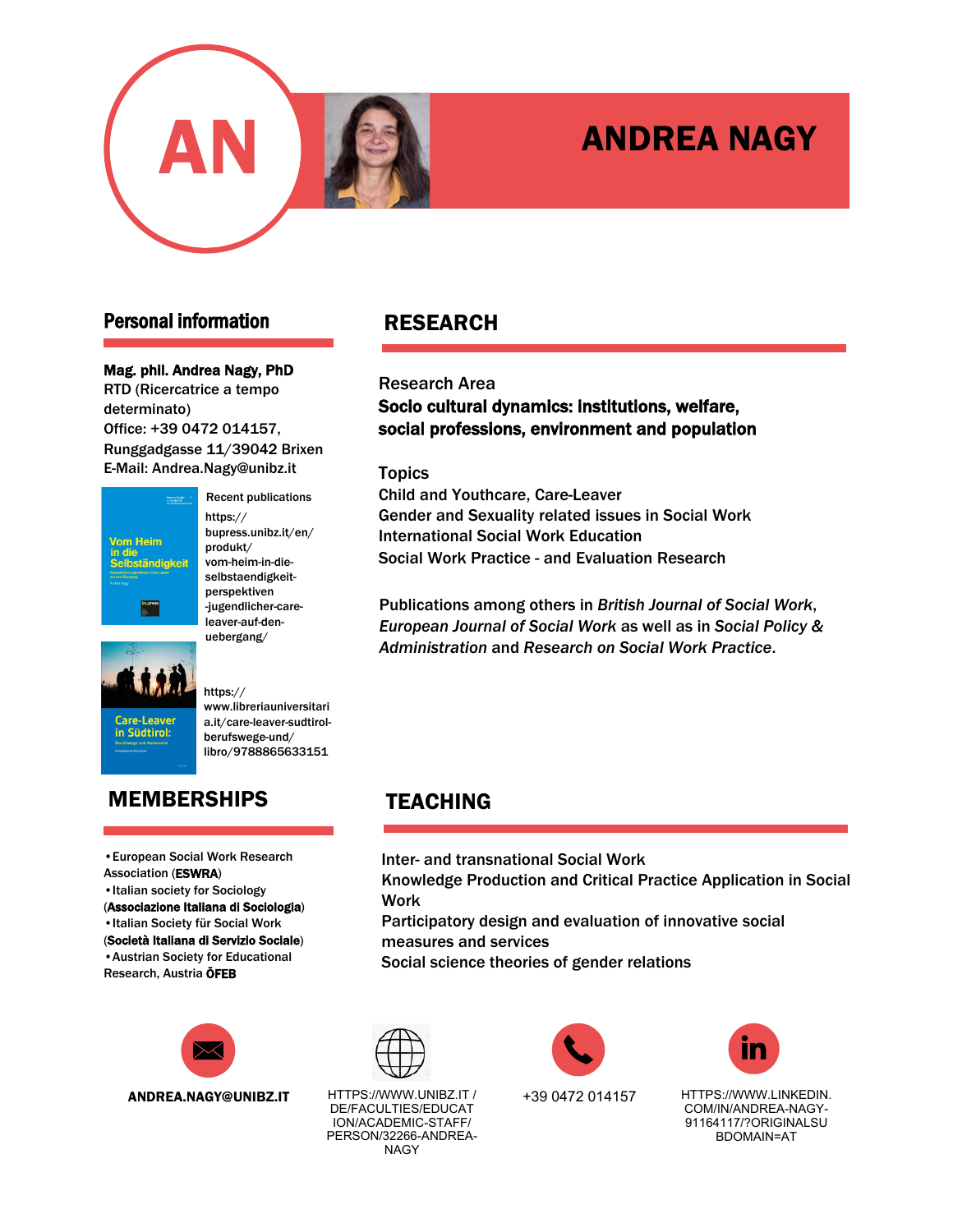#### **Books – authored**

Nagy, A. & Edinger, A. (2021). Care-Leaver in Südtirol: Berufswege und Autonomie. Bressanone/Brixen: Weger, ISBN: 978-88-6563-315-1.

Nagy, A. (2021) Vom Heim in die Selbständigkeit – Perspektiven jugendlicher Care-Leaver auf den Übergang, in the edition 'Brixner Studien zu Sozialpolitik und Sozialwissenschaft' (eds. Elsen,S., Fargion, S., Lorenz, W. ) Bolzano-Bozen: bupress

Nagy, A. (2011), Welt statt Innsbruck. Lesbische Subkultur und Stadtstruktur. Ein Forschungsbericht.' Norderstaedt: Books on Demand http://www.qwien.at/?p=2726

#### **Edited Books**

Elsen, S., Nothdurfter U., Lintner, C., Nagy, A. & Trott L. (Eds.).(2021). 20 YEARS @ UNIBZ. SOCIAL WORK EDUCATION IN A BORDER REGION. Bupress, ISBN 978-88-6046-187-2, E-ISBN 978-88-6046-188-9.

#### **Chapters in books**

Nothdurfter, U., Nagy, A. & Frei, S. (2021). Diversität und Austausch: Die Grenzregion Südtirol als Laboratorium für eine europäische Soziale Arbeit?. In: Elsen, S., Nothdurfter U., Lintner, C., Nagy, A. & Trott L. (Eds.). 20 YEARS @ UNIBZ. SOCIAL WORK EDUCATION IN A BORDER REGION, pp. 23-38. Bupress.

Nothdurfter, U. & Nagy, A. Frei, S. (2021). Section 1 European Social Work Futures: Education, Professionalisation, Positionings, Introduction. In: Elsen, S., Nothdurfter U., Lintner, C., Nagy, A. & Trott L. (Eds.). 20 YEARS @ UNIBZ. SOCIAL WORK EDUCATION IN A BORDER REGION, pp. 3-5. Bupress.

Nagy, A. (2018) Zugang zu den sozialen Diensten in Südtirol. In: Sara-Friederike Blumenthal, Karin Lauermann and Stephan Sting (eds) Soziale Arbeit und Soziale Frage(n) Schriftenreihe der ÖFEB, Band 1,Opladen, Berlin & Toronto: Verlag Barbara Budrich,101-112.

Lorenz, W. & Nagy, A. (2015) Tante professioni – tante visioni: come costruire un consenso sulle priorità. In: Silvia Fargion, Sabina Frei and Walter Lorenz (eds) L'intervento sociale tra gestione del rischio e partecipazione, Roma: Carocci, 183-197.

Nagy, A. (2015) Processi di negoziazione professionale. In: Silvia Fargion, Sabina Frei and Walter Lorenz (eds) L'intervento sociale tra gestione del rischio e partecipazione, Roma: Carocci, 147-158.

Nagy, A. and Nothdurfter, U. (2015) Between public neglect and private needs: conceptualizing approaches to lesbian, gay, bisexual and trans issues in Italian social work. In: Julie Fish and Kate Karban (eds) Social Work and Lesbian, Gay, Bisexual and Trans Health Inequalities: International Perspectives, Bristol: The Policy Press, 45 – 61.

Nothdurfter, U. and Nagy, A. (2014) From the margin to the center: why and how to launch a debate on LGBT issues in Italian social work? In: Sven Hessle (ed.) Human Rights and Social Equality: Challenges for Social Work (Conference Proceedings Social Work Social Development – Action and Impact, Vol.1), Farnham: Ashgate, 143 – 150.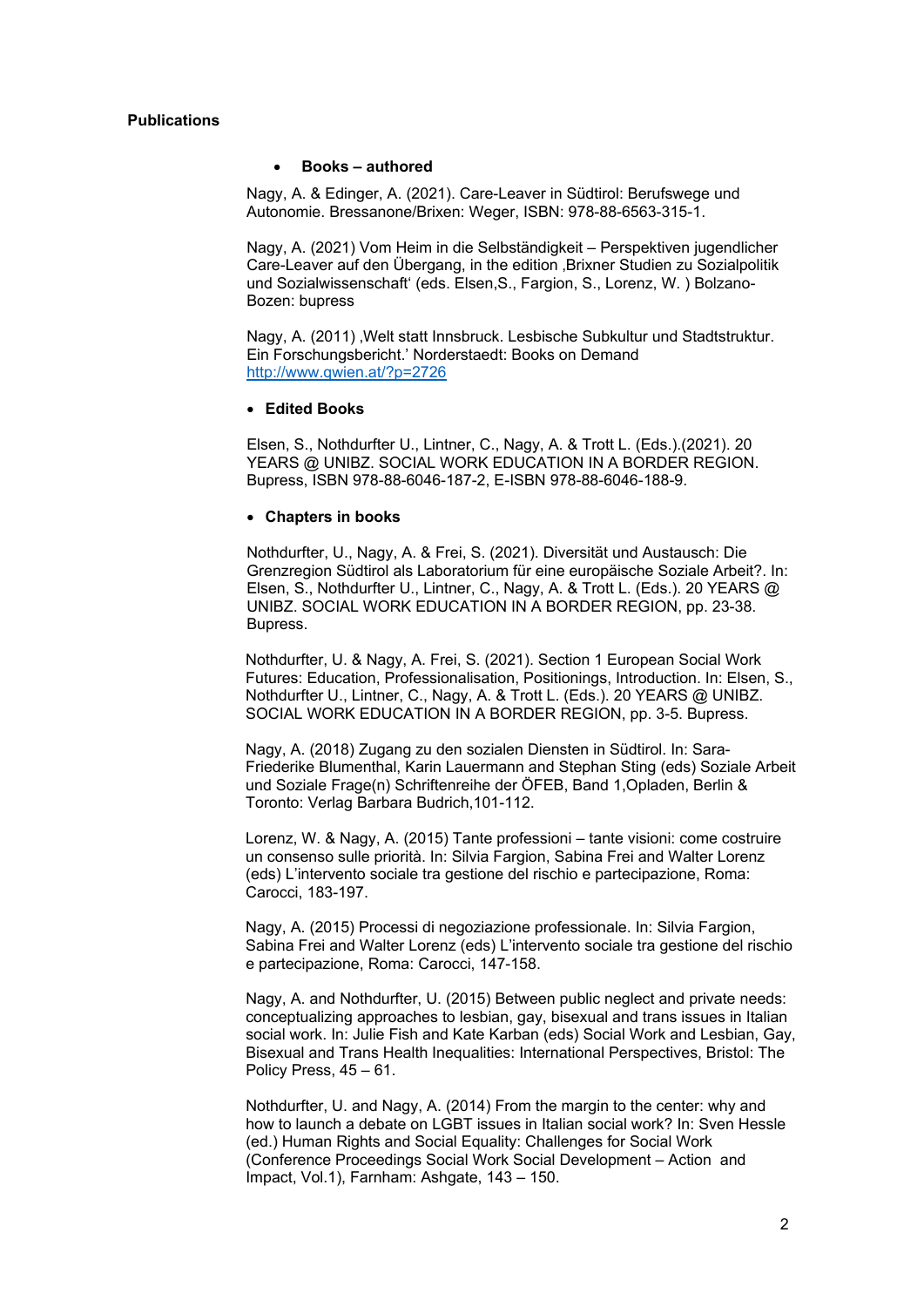#### **Journal papers in refereed academic journals**

Nagy, A. & Nothdurfter, U. "Internationalization "at home": fostering inter- and transnational perspectives in the Social Work curriculum", article accepted for publication, in: ITALIAN JOURNAL OF SOCIOLOGY OF EDUCATION (ISSN 2035-4983 - Padova University Press). The article will be published in the special section: Social work education: innovations and experiences in the VOL. 14, N. 1/2022.

Nagy, A. (2021). Immagini di «finire sotto il ponte»: quando i giovani discutono il proprio care-leaving. Autonomie Locali e Servizi Sociali, n.2: pp. 299-316, doi: 10.1447/101455

Lorenz,W., Fargion,S.,Nothdurfter,U. Nagy, A., Berger, E., Rainer, S. Frei, S. (2020). Negotiating Quality for Social Work: A Participatory Research Project in South Tyrol. Research on Social Work Practice, 30(5), 505–514 (peer reviewed) https://doi.org/10.1177/1049731519897309

Fargion, S., Nagy A. and Berger E. (2018) Access to social services as a rite of integration: Power, rights, and identity. Social Policy & Administration. 26 September 2018 , 1–14 (peer reviewed) https://doi.org/10.1111/spol.12447

Nagy, A. (2018) Insights into structurally identical experiences of residential care alumni: the paradox of becoming autonomous in a residential care facility. International Journal of Child, Youth and Family Studies Special issue based on FICE Vienna Congress 2016 "Evaluation, Research, and Challenges in Residential, Foster, and Family Care", 9 (2), 61–85 (peer reviewed) http://dx.doi.org/10.18357/ijcyfs92201818213

Nothdurfter, U. and Nagy, A. (2017) Yet another minority issue, or good news for all? Approaching LGBT issues in European social work education. European Journal of Social Work. 20 (3), 374-386 (peer reviewed) ("fascia A") http://dx.doi.org/10.1080/13691457.2017.1314933

Nothdurfter, U. and Nagy, A. (2016) Few and far from radical: LGBT related contributions in European social work journal publishing. British Journal of Social Work , 46 (8), 2227-2244. (peer reviewed) ("fascia A") https://doi.org/10.1093/bjsw/bcw140

#### **Journal papers in professional journals**

Nagy, A., Klein, A. & C. Schmid (2019) International kooperative Studiengänge als Beitrag zur notwendigen Internationalisierung innerhalb der Sozialen Arbeit soziales kapital wissenschaftliches journal österreichischer fachhochschulstudiengänge soziale arbeit 21 (2019), retrieved from: https://sozialeskapital.at/index.php/sozialeskapital/article/view/603/1086

Nagy, A. (2017) Partizipatives Erarbeiten praktischer Strategien in der Gewaltprävention und im Umgang mit Jugendlicher Gewalt am Beispiel einer internen Mitarbeiter\_innenschulung im Südtiroler Kinderdorf, soziales\_kapital wissenschaftliches journal österreichischer fachhochschul-studiengänge soziale arbeit,17 (2017), retrieved from: https://sozialeskapital.at/index.php/sozialeskapital/article/view/502/904

Nagy, A. (2016) Wirkungen der Heimerziehung heute – Jugendliche Orientierungen zu Autonomie und Eigenverantwortung, SIO - Sozialarbeit in Österreich, issue 2/2016, 15-19.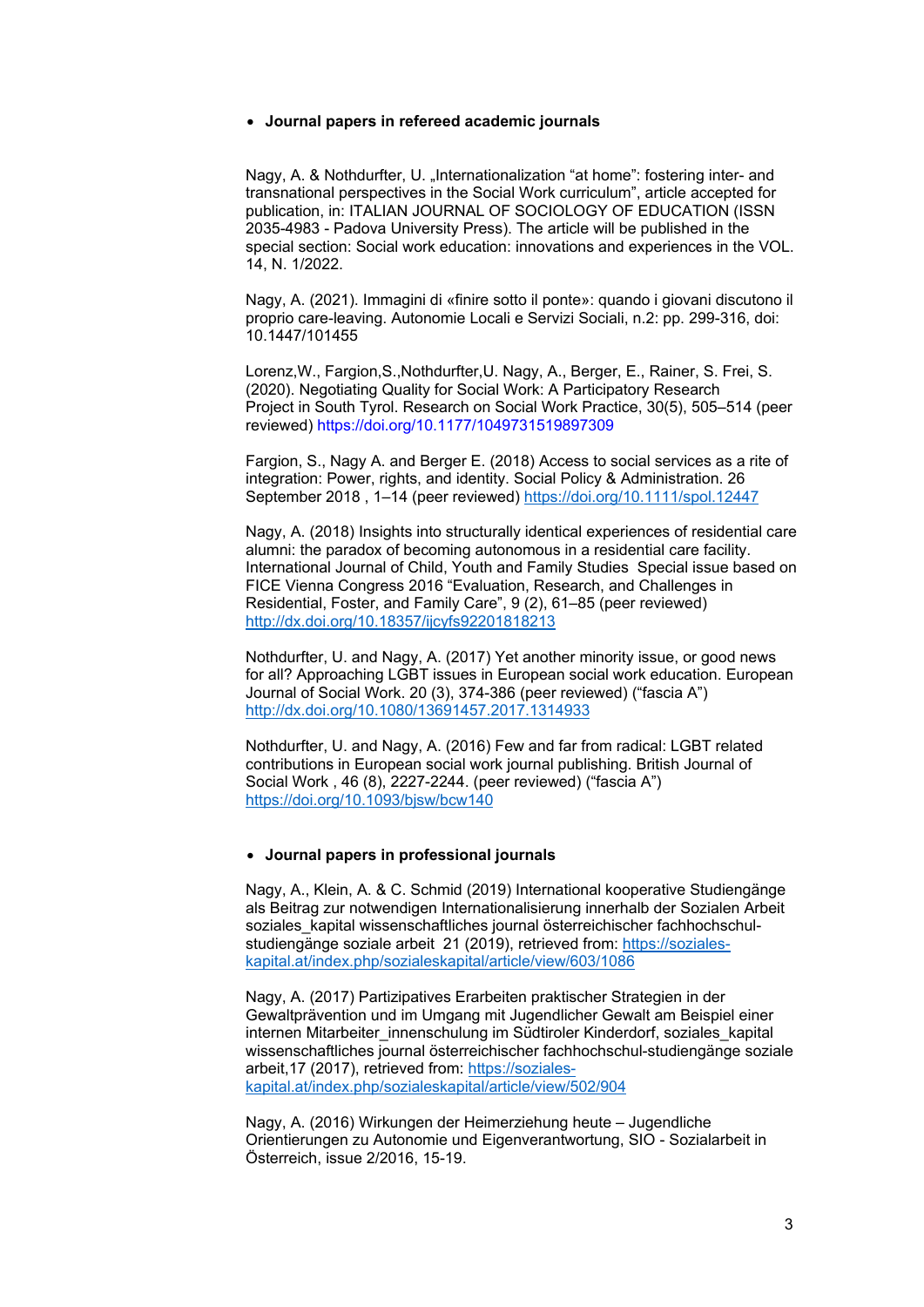Nagy, A. (2016) Soziale Arbeit ,queer' denken: Zur Notwendigkeit der Auseinandersetzung mit Heteronormativität in der Ausbildung sozialer Professionen, soziales\_kapital wissenschaftliches journal österreichischer fachhochschul-studiengänge soziale arbeit, 15 (2016), retrieved from: https://soziales-kapital.at/index.php/sozialeskapital/article/view/427

### **Official reports**

*Final Evaluation Report* on Z6 Youthcenter Project on Intersectional Violence Prevention from 2019-2021 Innsbruck, (Evaluationsbericht / Z6 Kulturproduktionen Abschlussbericht) 42 pages

*Conference proceedings*: Nagy, A. (2018) Geschlechtliche Identitäten in Ausbildungen der Sozialen Arbeit. In: Schwarz, A. Repnik, U. Enzenhofer, (eds.) B. Wiener Antidiskriminierungsstelle für gleichgeschlechtliche und Transgender Lebensweisen (WASt)-Fachkonferenz: Wir behandeln alle gleich! Lesbische und bisexuelle Gesundheit Wien:Stadt Wien-WASt,2018, pp. 25-26.

*Final report on the research project: Youth Study Pielachtal*:"Jugendstudie Pielachtal.Lebenswelt- und Sozialraumstudie" by Ilse Arlt Institut für Soziale Inklusionsforschung, Department Soziales, authors: Mag.a Andrea Nagy, PhD, Mag.a (FH) Christina Engel-Unterberger, Christoph Ebner Jelena Hrvacanin, presented in September 2018 to the Region Pielachtal & country Lower Austria, 89 pages.

#### **Other publications**

Nagy, A. (2021). 218 Occupational Aspirations of Care Leavers and their Pathways to Autonomy (OCAS), in: Innovation and Resilience: ECSWE 2021 (Eds.) Preparedness of Social Work Education in Uncertain Times 15- 18.06.2021 Virtual Conference, ISBN 978-9949-29-569-2 (Abstract)

Nagy, A. (2012) How to teach "gender" in a science-centered university course: de-constructing the identity paradigm of sexuality, in: Mokryš, Michal and Lieskovský, Anton (eds.): ARSA 2012 Proceedings in Advanced Research in Scientific Areas. The 1st Virtual International Conference, Žilina, EDIS – Publishing Institution of the University of Zilina, 948-952.

Nagy, A. (2007) Eine Interpretation über den individuellen Umgang mit gesellschaftlichen Widersprüchen: Eva Herman und Desirée Nick. AEP-Informationen, Feministische Zeitschrift für Politik und Gesellschaft 33. Jahrgang,Nr.4/2007

Nagy, A. (2007) Wie werden Feministinnen zu Feministinnen? AEP-Informationen, Feministische Zeitschrift für Politik und Gesellschaft 33. Jahrgang, Nr.2/2007

Nagy, A. (2006) Comparison of the concept of "morality in community life" in the works of John Dewey and Emile Durkheim (a Middlesex University-ressource), [online Ressource], retrieved from: http://studymore.org.uk/xnagy.htm

Nagy, A. (2005) Die Vision des Lebenslangen Lernens. Der Schlüssel zur "Besserung" der Gesellschaft unter dem Diktat der Wettbewerbsfähigkeit. AEP-Informationen, Feministische Zeitschrift für Politik und Gesellschaft 32. Jahrgang, Nr.4/2005

Nagy, A. (2004) Neustrukturierung des Pädagogischen Instituts und Studierendenbeteiligung>neu<". Bravda. Geisteswissenschaftlicher Blitzableiter, November 2004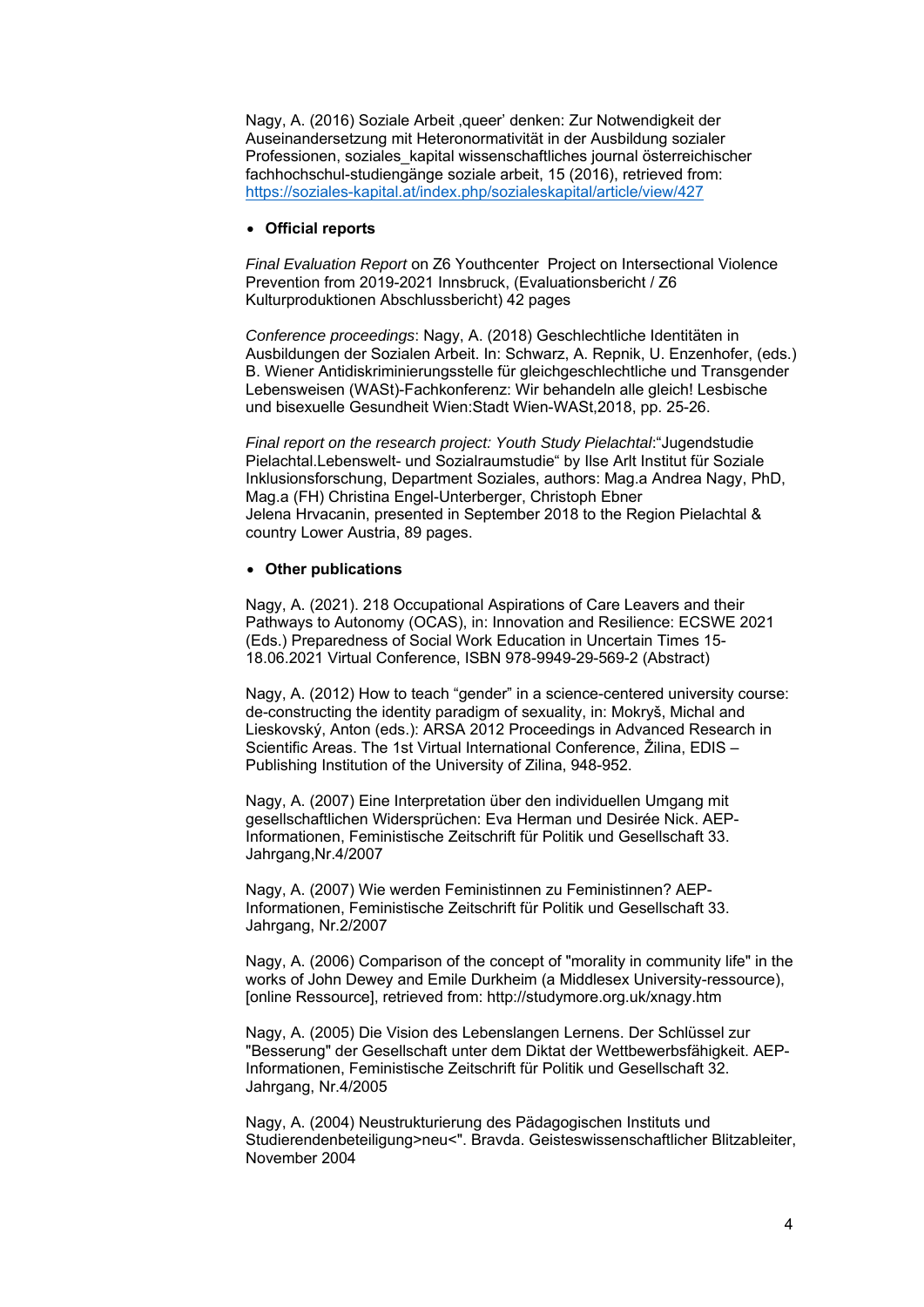#### **Book reviews**

Book Review on Maria Groinig/ Wolfgang Hagleitner/ Thomas Maran/ Stephan Sting (2019): Bildung als Perspektive für Care Leaver?: Bildungschancen und Bildungswege junger Erwachsener mit Kinder- und Jugendhilfeerfahrung (Schriftenreihe der ÖFEB-Sektion Sozialpädagogik). Budrich in: Österreichisches Jahrbuch für Soziale Arbeit 03/2021

Nagy, A. (2013) Book review: "Social Work and Lesbian, Gay, Bisexual and Trans People: Making a Difference" by Julie Fish (2012) Bristol, policy press, published in: International Social Work , 56(1), 105-106. https:// doi.org/10.1177/0020872812464144

Nagy, A. (2006) Book review: "Reader. Feministische Politik & Wissenschaft. Positionen, Perspektiven, Anregungen aus Geschichte und Gegenwart, by Kurz-Scherf, Ingrid; Dzewas, Imke; Lieb, Anja; Reusch, Marie (eds.) (2006) Königstein, Taunus: Ulrike Helmer, published in: AEP-Informationen. Feministische Zeitschrift für Politik und Gesellschaft. 33.Jahrgang, Nr.4/2006

Nagy, A. (2004) Book review: "Universität und soziale Gerechtigkeit. Eine Bilanz der Hochschulreformen seit 1998" by Kupfer, Antonia (2004) Frankfurt/New York: Campus, published in: AEP-Informationen. Feministische Zeitschrift für Politik und Gesellschaft. 32. Jahrgang, Nr.4/2005

Nagy, A. (2003) Book review: Erziehung und Pädagogik im Kulturwandel by Brezinka, Wolfgang (2003) München: Reinhardt, published in: Das Argument 254. Zeitschrift für Philosophie und Sozialwissenschaften. 46. Jahrgang Heft 1/2004

### **PhD thesis**

Nagy, A. (2017) Wirkungen der Heimerziehung heute: Jugendliche Perspektiven auf Autonomie und Eigenverantwortung im Übergang, (PhD Thesis) University of Innsbruck, Austria, http://diglib.uibk.ac.at/ ulbtirolhs/content/titleinfo/1760797

| <b>Further data</b><br>(keynote-  | Invited keynote-speeches                                                                                                                                                                                                                                                                                                                                                                                                        |
|-----------------------------------|---------------------------------------------------------------------------------------------------------------------------------------------------------------------------------------------------------------------------------------------------------------------------------------------------------------------------------------------------------------------------------------------------------------------------------|
| speeches,<br>invited<br>speeches, | 2021, Rahmenbedingungen professioneller Entwicklung und sozialer Mobilität.<br>Eine autobiografische Skizze' invited keynote-speech at symposium "Social<br>Work Science Day" organized by University of Applied Sciences St. Pölten                                                                                                                                                                                            |
| paper<br>presen-                  | Lower Austria, online-conference on 6 <sup>th</sup> of March 2021                                                                                                                                                                                                                                                                                                                                                               |
| tations)                          | 2017 "Von juristischen bis zu emotionalen Aspekten des Übergangs aus der<br>Jugendhilfe in die Selbständigkeit" invited keynote-speech at national<br>conference of the umbrella organization of Austrian child and youth welfare<br>institutions (5. Fachtagung des DÖJ: JUGENDHILFE BIS 18 UND DANN? Eine<br>sozialpolitische Herausforderung in Österreich) on 29th of September 2017 at<br>Salzburg (Kavalierhaus), Austria |
|                                   |                                                                                                                                                                                                                                                                                                                                                                                                                                 |

2016 "*Psychiatrie und Sozialpädagogik- gemeinsame Ermöglicher von Teilhabe? - Entwicklung von Befähigung zur gesellschaftlichen Teilhabe als geteilte Anforderung der Sozialpädagogik und Psychiatrie*", invited keynotespeech at national social-psychiatric conference of Emmaus-society St. Pölten (Austria) "Arbeit macht krank – keine auch. Berufliche Perspektiven bei psychischer Erkrankung" on 17th of October 2016 at St. Pölten, (Bildungshaus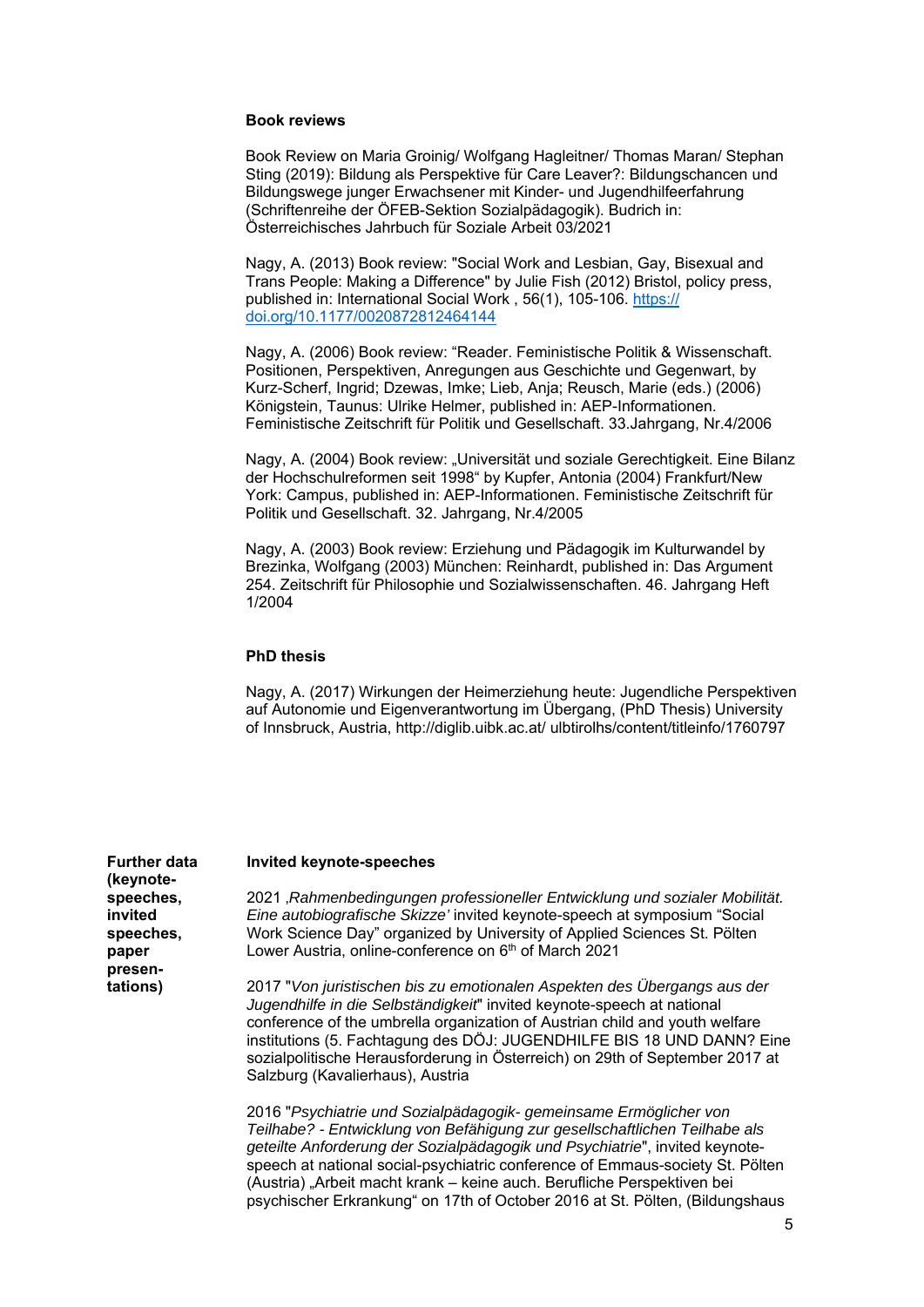#### St. Hippolyt), Austria

#### **Invited speeches**

2022 "*Care-Leaver – Würdevolle Bedingungen als Starthilfe in die Selbständigkeit*" on 9th of May 2022, at the international Symposium of projuventute academy on "Die Wiederentdeckung der Würde" https://www.projuventute-akademie.at/de/angeboteseminare/fachtagungen/dateshow-09.-10.05.2022-pro-juventute-fachtagung-2022-die-wiederentdeckung-der-wuerde-09.05.2022?freturn=dateflat-#content

2022 "*Queer Consciousness" in der Ausbildung von Sozialer Arbeit?*" on 19th of January 2022 at the University of Bielefeld/Germany in the Discussion Forum Social Pedagogy: Gender and queer theoretical perspectives in social work.

2021 *"Vom Heim in die Selbständigkeit"* Book- presentation and podium discussion on 28th of October 2021 at Südtiroler Kinderdorf with invited professionals. (Fachtag)

2021 *"Was ist in den kommenden Jahren für das Studium von Interesse? Cosa è interessante nei prossimi anni per gli studi accademici a indirizzo sociale?"*, at 3. Tagung Qualität in der Freiwilligenarbeit: Veränderungen und Fortschritte 3° Convegno Volontariato e qualità: Cosa cambia e cosa cresce, on 9. 9. 2021 Bozen Bolzano, Pastoralzentrum Centro Pastorale

2021 (Workshop) *Tecniche partecipative per il lavoro di gruppo -Partizipative Methoden für die Gruppenarbeit* on 7.7.2021 14:30 - 17:30 h at SUMMER SCHOOL VOL 2021 of FSS Bolzano, CSV Belluno and Free University of Bolzano together with P. Capraro (CSV Belluno Treviso) and S. Terzariol (FSS Bolzano)

2021 "*Occupational Aspiration of Care Leavers and their Pathways to Autonomy*" invited workshop at international university week of University of Bremen/Germany (23rd SocNet98 IUW "Child and Youth Welfare and Child Protection - Contemporary Challenges and Developments) http://iuwhsbremen.de/workshops.htm

2021 "*Praxis- und Aktionsforschungsprojekte Sozialer Arbeit als Kooperation zwischen Studierenden und Praxisorganisationen*" on 16th of March 2021 online in the Lecture series "Innovation through social research" at Free University of Bolzano in cooperation with Dachverband für Soziales und Gesundheit OE, Italy

2019 "*Regionale Selbstvertretungsnetzwerke von Jugendlichen, die außerhalb der eigenen Familie aufgewachsen sind"* on 5th of November 2019, at the Lecture series "Innovation through social research" at Free University of Bolzano, Campus Brixen, Italy

2019 "*Kreative Forschungsmethoden zur Erhebung jugendlicher Perspektiven", i*nvited speech on 26th June 2019 at Z6 youthcenter, Innsbruck, Austria

2018 *"Gender Identities in Social Work Training",* invited speech at national conference organized by the Vienna Anti-Discrimination Agency for Same-Sex and Transgender Lifestyles (Wiener Antidiskriminierungsstelle für gleichgeschlechtliche und Transgender Lebensweisen - WASt) Conference titel: We all treat the same! Lesbian and bisexual health, on 16th of November 2018, Vienna, Austria

2018 *"Selbstständigkeit in der Fremdunterbringung (erlernen?)-was braucht es dazu?"*, invited speech at national social-pedagogy conference, titled "Jugendhilfe [be]endet. Und wie geht´s weiter?" on 14 th of June 2018 at the University of Klagenfurt, Austria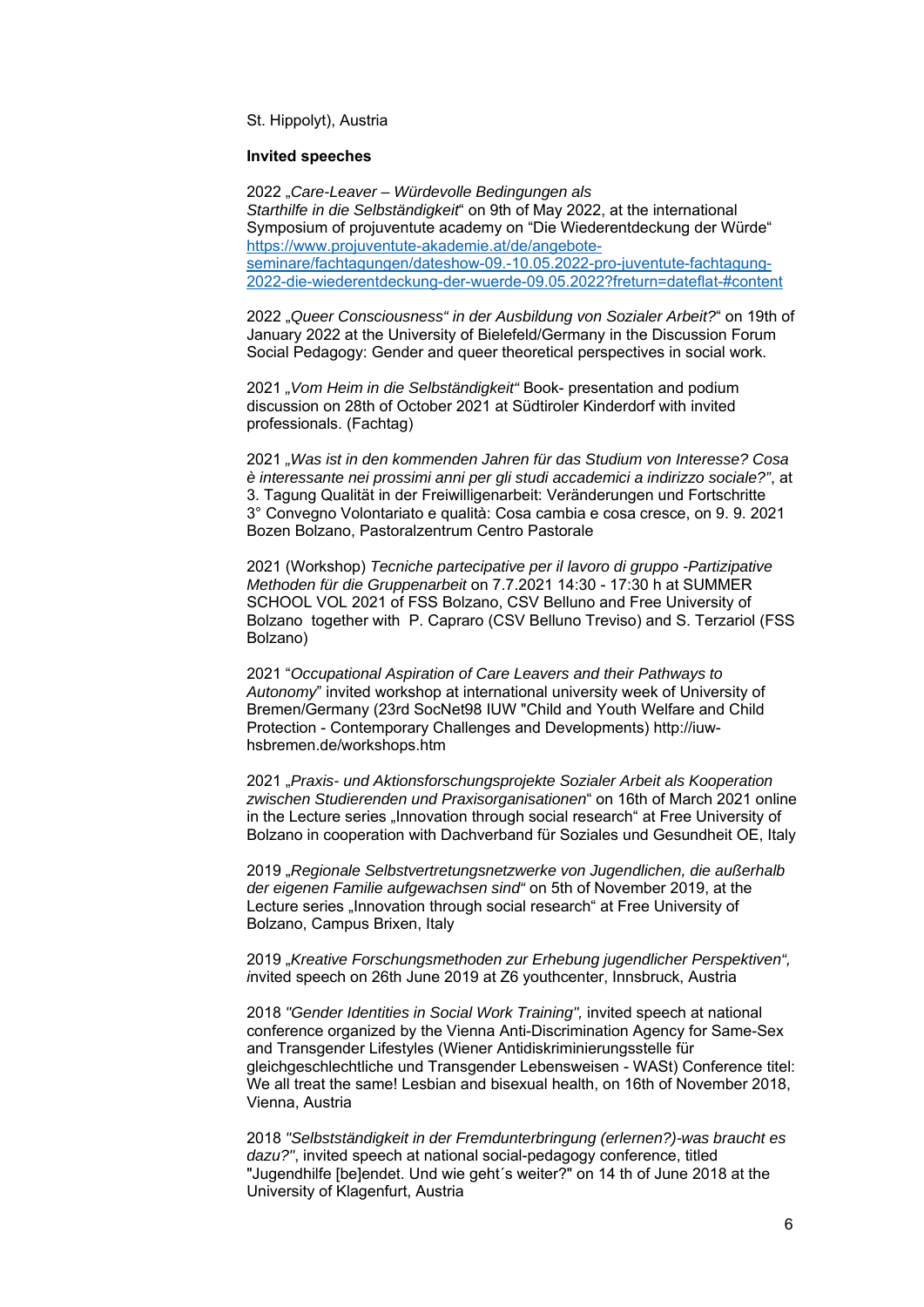2018 *"Aspekte des Übergangs aus der Jugendhilfe in die Selbständigkeit"* invited speech at national conference of Fund healthy Austria (FGÖ Fonds gesundes Österreich) and umbrella organization of the Austrian child and youth welfare institutions (DÖJ Dachverband der österreichischen Kinder- und Jugendhilfeeinrichtungen) titled "Erfolge der Kinder und Jugendhilfe absichern" on 9th of June 2018 at Klagenfurt (Diakonie de La Tour), Austria

2016 *"Auseinandersetzung mit LGBT Themen in Ausbildungen zur Sozialen Arbeit und Gesundheitsberufen- Notwendigkeit, Praxis und Standards",* invited speech at Parliament-Enquette on the issue of "LGBTI und Health" on 7th of November 2016 in Wien, Austria

2016 "*Umgang mit nicht präsenten Eltern(teilen) und Arbeit mit Kindern/Jugendlichen zu diesem Thema*" invited workshop held at Pro Juventute anual national conference, titled "Zusammenarbeit mit der Herkunftsfamilie" on 14th of December 2016 at Salzburg, Austria

2016 "*Sozialpädagogik an der FH St. Pölten"* invited input at the working group Social Pedagogy at the annual conference of the Austrian Society for Social Work Research (Österreichische Gesellschaft für Soziale Arbeit-OGSA) on 18th of April 2016 at the University of Applied Sciences Upper Austria, Campus Linz, Austria

2015 *"Soziale Arbeit queerdenken: zur Notwendigkeit der Auseinandersetzung mit Heteronormativität in der Ausbildung zu sozialen Professionen"*, invited speech on 8th of January 2015 at the University of Applied Sciences (FH-RheinMain) Wiesbaden, Germany

#### **Selected paper presentations and workshops at conferences**

2021 *International Conference:* Global Online Conference 2021 #SWSexuality21 Sexuality and Social Work, 10-11<sup>th</sup> September 2021, oral *paper presentation* (together with Urban Nothdurfter and Salvatore Monaco) **Is LGBT+ parenting an issue? Mapping a decade of debate in social work journal literature** 

2021 *International Conference*: European Conference of Social Work Education 2021 (ECSWE) Innovation and Resilience: preparedness of Social Work Education in uncertain times 15-18 June 2021 | Tallinn University, *oral paper presentation:* **Occupational Aspirations of Care Leavers and their Pathways to Autonomy (OCAS)** 

https://www.conftool.pro/ecswe2021/index.php?page=browseSessions&form\_s ession=71&presentations=hide

2021 *International Conference*: International Social Work Education and Development Conference (https://www.iassw-aiets.org/iswed-2021-onlineconference/) *oral paper presentation*: **Accountable for what to whom and how? Professional accountability in the evaluation –research accompanying the 'Z6 youth center project of intersectional violenceprevention**'

2021 *International conference:* 10th European Conference for Social Work Research, Social work research: Contributing to innovation in practice, policy and social development (took place online organized by University of Bucharest - 2020 was called of due to Covid 19 pandemic), *oral paper presentation* (together with Urban Nothdurfter and Salvatore Monaco) '**Social Work Research on LGBT+ Parenting. Mapping 10 years of Debate.** 

2021 International conference: 10<sup>th</sup> European Conference for Social Work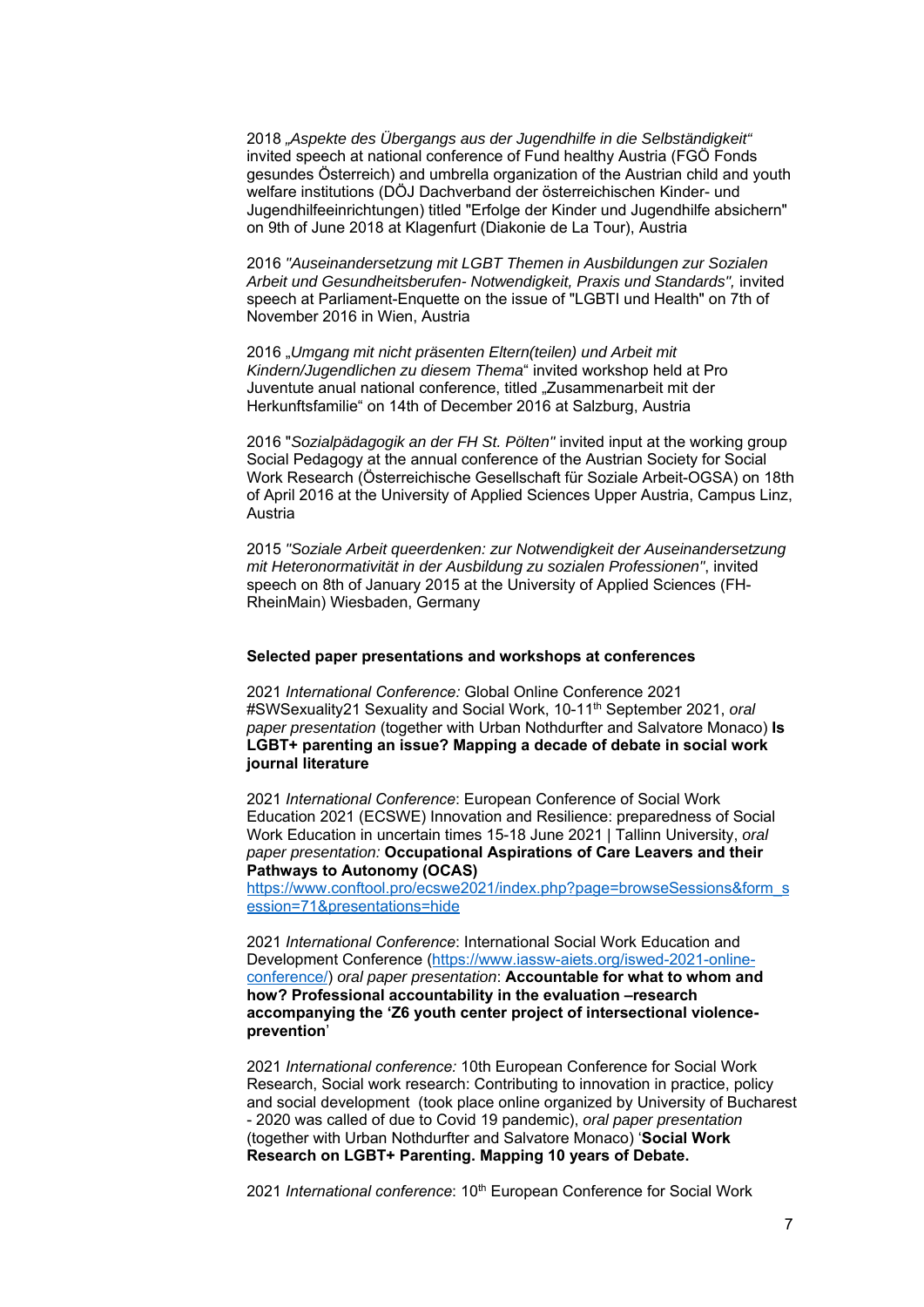Research, Social work research: Contributing to innovation in practice, policy and social development (took place online organized by University of Bucharest - 2020 was called of due to Covid 19 pandemic), *oral paper presentation* '**Social Space Analysis 'Youth Study Pielachtal'** - **Building network capacity through community**-**based participatory research in a valley threatened by depopulation**'

2021 *National Conference (Italy):* Convegno di metàmandato della Sezione Studi di Genere: Studi di genere e nuove sfide del XXI secolo. Forme familiari, relazioni intime, genitorialità, University di Perugia, Department of Philosophy, Social Sciences, Human and Education, ONLINE Conference at 19<sup>th</sup> and 20<sup>th</sup> March, oral paper presentation (together with Urban Nothdurfter and Salvatore Monaco): **Servizi sociali e genitorialità LGBT: una scoping review della letteratura**

2019 *National conference (Italy):* **'**II° Conferenza Italiana sulla Ricerca di Servizio Sociale' (CIRSS2019) on 31st May and 1st June 2019 at Trento, Italy, *oral paper presentation*: **'Autonomia e auto-responsabilità nelle transizioni del care leaving: le prospettive dei giovan**i'

2019 *National conference (Austria): FH Forschungsforum* (FFH 2019 Generalthema "Forschung bewegt!") on 24th and 25th April 2019 at University of Applied Sciences Wiener Neustadt, Austria, *oral paper presentation* (together with Christine Engel- Unterberger, Christoph Ebner, Jelena Hrvacanin) '**Jugendstudie Pielachtal - Lebenswelt- und Sozialraumstudie'** 

2018 *International conference*: 8th European Conference for Social Work Research "Social Work in Transition: Challenges for Social Work Research in a Changing Local and Global World" on 18th – 20th April 2018 at University of Edinburgh, Scotland, *oral paper presentation* (together with Silvia Fargion) '**Access to social services as a rite of integration: power, rights and identity**'

2018 *International conference:* Congress "Gender\_Wissen in Forschungsfeldern der Sozialen Arbeit" on 22th and 23th February 2018 at University of Applied Sciences Alice Salomon Berlin, Germany, *oral paper presentation* '**Gender als Reflexions-und Analysekategorie in Ausbildungen der Sozialen Arbeit'**

2017 *Interdisziplinary conference*: "Jugend- Lebenswelt- Bildung. Perspektiven für Jugendforschung in Austria, on 16th - 18th November 2017 at University of Innsbruck, *paper presentation*: '**Jugendliche Perspektiven auf Autonomie und Eigenverantwortung im Übergang'** 

2017 *International conference:* EASSW-Conference "Social Work Education in Europe: Challenging Boundaries, Promoting a Sustainable Future" in Paris, France, at University Paris Descartes, on 26th - 29<sup>th</sup> of June 2017, *paper presentation*: '**Social work education for practice – analysis of the classoutcome (learning effects) in a second year bachelors course on how to intervene in group care'** and (together with Urban Nothdurfter) '**Queering Social Work Education in Europe'** 

2017 *National annual conference* of the Austrian Society for Social Work Research (OGSA Österreichische Gesellschaft für Soziale Arbeit) on 27th of March 2017 at the University of Applied Sciences St.Pölten, Austria, *paper presentation* '**Wirkungen der Heimerziehung heute: Jugendliche Orientierungen zu Autonomie und Eigenverantwortung'** 

2016 *International conference:* Feminist Spring University (Feministische Frühlingsuni) on 14th of May 2016 at the University of Innsbruck, Austria, *workshop*: '**LGBTIQ und Ungleichheitserfahrungen in Bezug auf Sozialund Gesundheitsdienste'**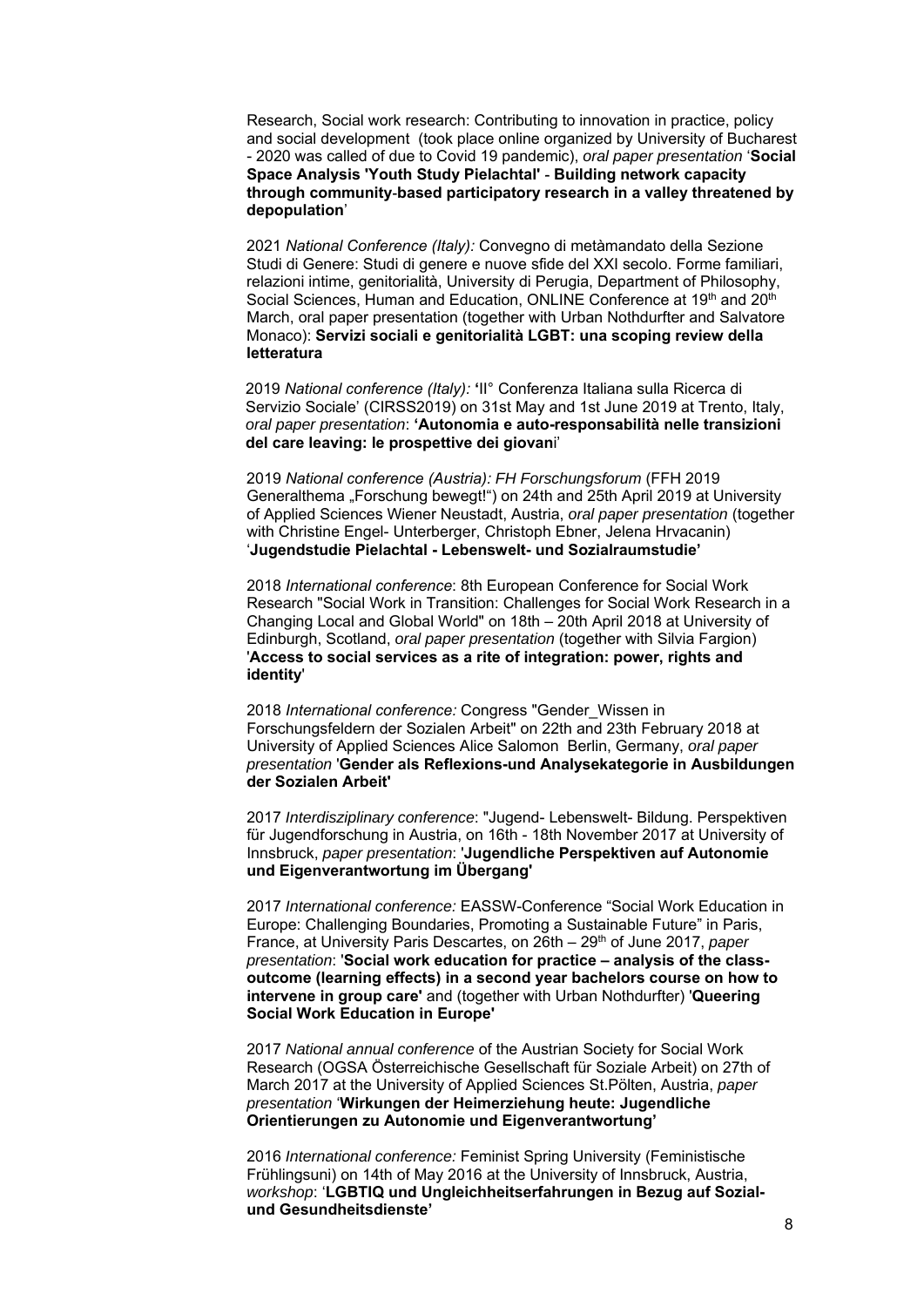2016 *International conference*: 33rd FICE Congress & 2nd CYC World Conference (www.betterworld2016.org) on 24<sup>th</sup> August.2016, in Vienna, Austria, p*aper presentation*: '**How can care leaver research improve youth residential care-practice?'** 

2016 *National conference* of Austrian Society for Educational Research (ÖFEB-Section Sozialpedagogy) "Soziale Arbeit und soziale Frage(n)", on 22nd -23rd of September 2016 at Alpen-Adria-University-Klagenfurt, Austria, p*aper presentation*: **'Qualität beim Zugang zu sozialen Diensten'** 

2015 *International conference:* EASSW "Social Work Education in Europe: towards 2025", at Milano, Italy, p*aper presentation* (together with Urban Nothdurfter): **'Queering Social Work Education: Raising Social Workers' Ability and Competences in Pursuing the Principles of Social Justice and Equality'** 

2015 *International conference:* 5th European Conference for Social Work Research, at Ljubljana, Slovenia, p*aper presentation* (together with Elisabeth Berger and Urban Nothdurfter): '**Thinking of who will (not) come: access to public social services and the imagination of the "ideal" user'** 

**Publications about the researcher or about projects of the researcher**

Südtiroler Kinderdorf: Buchvorstellung "Vom Heim in die Selbständigkeit" 02.11.2021, Der Erker, retrieved from: https://www.dererker.it/de/news/15443 buchvorstellung-vom-heim-in-die-selbstaendigkeit.html (01.02.2022)

Dolomiten (print) (15th November 2021) "Vom Heim in die Selbständigkeit. Die Forscherin Andrea Nagy zeigt die Situation junger Erwachsener nach dem Auszug aus betreuten Wohnformen auf."

Interview: "Das typische Heimkind gibt es nicht" Die Soziologin Andrea Nagy gewährt Einblicke in die Lebenswelt von "Heimkindern". From: unibzone 04.06.2021 retrieved from: https://www.salto.bz/de/article/31052021/dastypische-heimkind-gibt-es-nicht

Fessel, M. (2019) broadcast (53 min.): ,Andrea Nagy' in the series 'Aus dem Nähkästchen', on air in Freirad (Frequency Innsbruck 105,9) on Saturday, 30th of August 2019 at 11:06 o clock

La Usc Di Ladins "Da la California te Südtirol" (12/07/2019, page 6)

Dolomiten "Gäste aus Kalifornien besuchen das Kinderdorf" (06/07/2019, page 27)

Zilli, A. (28<sup>th</sup> June 2019) UniNews (Free University of Bolzano) A first major first step in a tighter collaboration between CSUSB and unibz. An Interview with James David Simon, assistant professor at the School of Social Work of the California State University. Retrieved from:

https://www.unibz.it/en/news/132348-a-first-major-first-step-towards-a-tightercollaboration-between-csusb-and-unibz (at 25.11.2019)

Zilli, A. (27th June 2019) UniNews (Free University of Bolzano) Dalla California per conoscere i servizi sociali dell'Alto Adige. 15 studenti della California State University hano partecipato alla Summer School Summer School organizzata dalla Facoltà di Scienze della Formazione. Retrieved from: https://www.unibz.it/en/news/132327 (at 25.11.2019)

Redazione buongiornosuedtirol (27th June 2019) "Spannender Austausch mit Studierenden aus Kalifornien im Südtiroler Kinderdorf", retrieved from https://www.buongiornosuedtirol.it/2019/06/spannender-austausch-mit